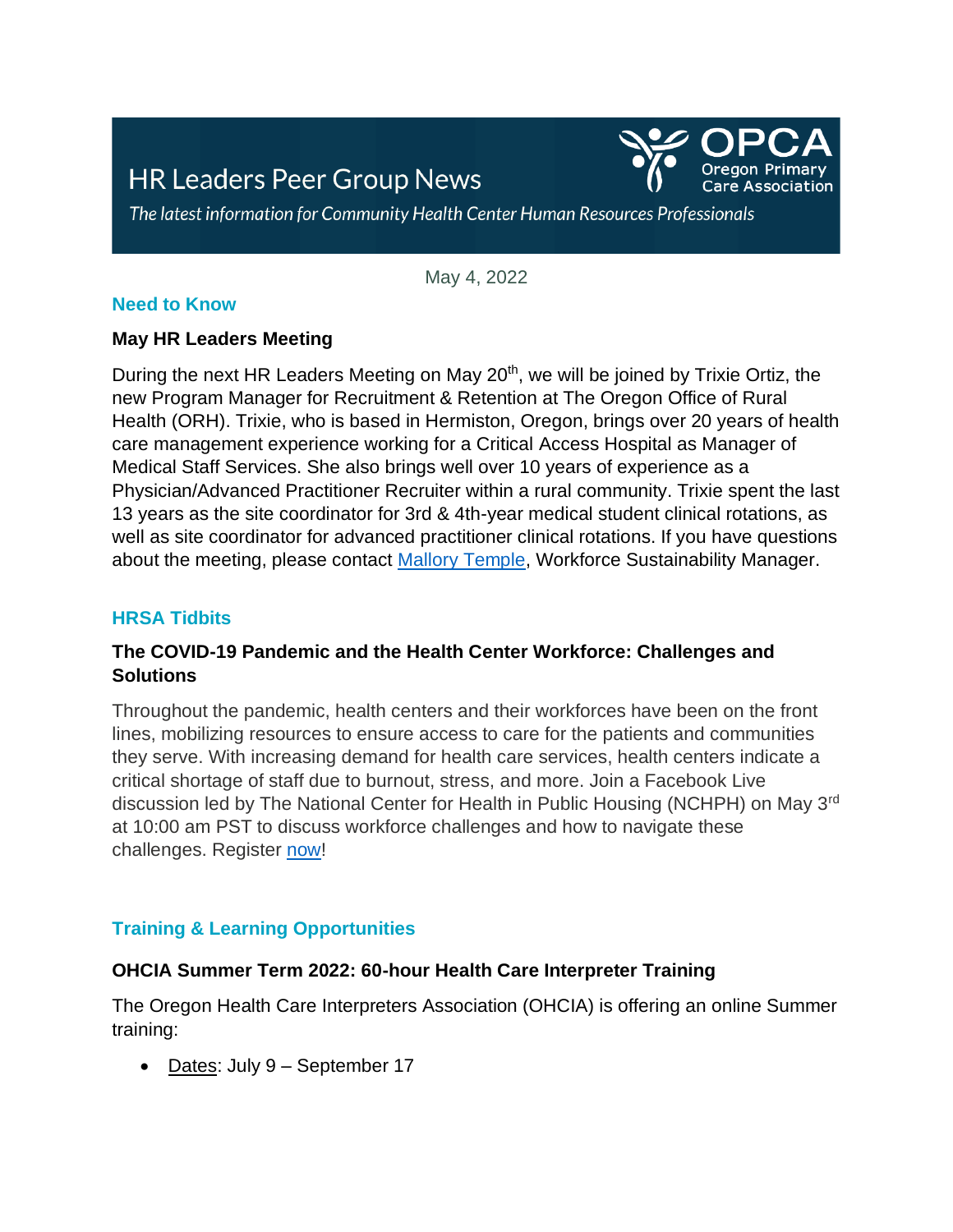- Delivery: Online only. Training is Saturday mornings from 9 am 11 am for 10 weeks plus 4 additional hours per week minimum study time and practice. You must complete all the requirements in order to pass the class. No exceptions.
- Best For: Interpreters looking to complete the 60-hour Health Care Interpreter Training for qualification/certification in Oregon
- Requirements: Visit [http://ohcia.org](http://ohcia.org/) to see OHCIA's conditions to enter the 60 hour training program and the State of Oregon credentialing requirements.

OHCIA is offering full scholarships for individuals who speak the languages spoken in Afghanistan and Ukraine. The Summer Term will go from July 9 - September 17, 2022. They will continue offering full scholarships to Mayan and Mesoamerican interpreters as well.

If you work with health care interpreters (HCIs) or know people who can take advantage of this opportunity, please contact Gabriela Figueroa at [training@ohcia.org](mailto:training@ohcia.org) for more information.

## **The Learning Well**

The Learning Well is a service of La Clinica, which for more than 30 years has offered quality, low-cost, accessible health care in southern Oregon. With The Learning Well, La Clinica brings together several programs designed to address participants' total wellness through in-person and online classes, groups, and workshops.

They will be hosting upcoming "WellBeing" and "CrossOver" series this Summer. See flyer below for details: